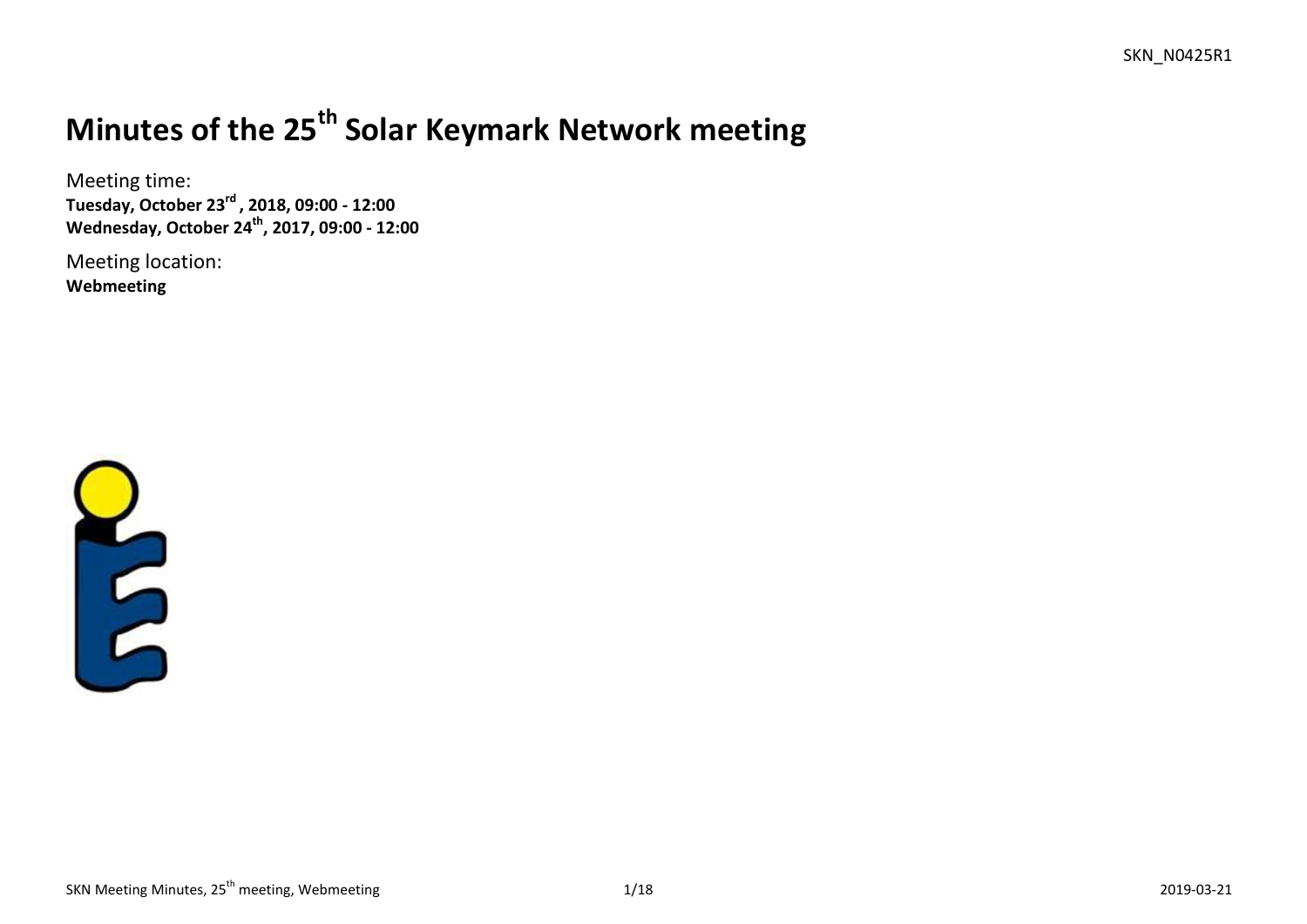## **Opening of the meeting / AB** 1. Welcome to the 25th SKN Meeting. 2. The SKN competition rules [\(SKN\\_N0426R0\\_NonCompetition.pdf\)](http://www.estif.org/solarkeymark/Links/Internal_links/network/sknwebdoclist/SKN_N0426R0_NonCompetition.pdf) were distributed in advance (link on the invitation) and they were showed to the attendees at the beginning of the meeting. The attendees were asked to comment in case they would not agree to the document. Nobody expressed any objections. 3. The attendees were asked whether if is acceptable to record the meeting. Nobody expressed any objections against that. 4. Thanks to Jan Erik Nielsen for professional preparation of the meeting. - First invitation and final agenda was send out by Jan Erik in time, which is 2 weeks before the meeting starts. - The agenda for this meeting is the documen[t SKN\\_N0412R4\\_ Agenda25\\_SKNmeeting.docx](http://www.estif.org/solarkeymark/Links/Internal_links/network/sknwebdoclist/SKN_N0412R3_%20Agenda25_SKNmeeting.docx) (sent out on Monday 22 October) 5. Thanks to Geoffroy and his team for managing the webmeeting/voting and for answering all questions. 6. Explanation of the role of the SKN: The main task of the SKN is to agree on uniform procedures between the different actors (accredited solar thermal test labs, certifiers, inspectors and manufacturers) working according to the Solar Keymark scheme rules as well as the further development of Solar Keymark certification in particular and certification of solar thermal products in general. 7. Applicable Internal Regulations for this Solar Keymark Network: [SKN\\_N0102R17\\_InternalRegulations.pdf](http://www.estif.org/solarkeymark/Links/Internal_links/network/sknwebdoclist/SKN_N0102R17_InternalRegulations.pdf) **from 07 March 2018** 8. Reminder: **Resolution and Decision** Resolutions are decisions to be implemented in the Solar Keymark specific scheme rules (document SKN\_N0106) and the SKN Internal Regulations (document SKN\_N0102). - Modifications of the Scheme Rules (incl Annexes) must be approved by the Keymark Management Organisation KMO (DINCERTCO). This may take 2-3 weeks. - Modifications of the Internal Regulations need no external approval and enter into force upon approval of the resolution by the SKN. **Decisions** concern any other decisions of the SKN (e.g. Formation of a WG, financial issues, elections, etc.). - Decisions are included in the latest version of the Solar Keymark decision list (document SKN\_N0100) and enter into force upon approval of the decision by the SKN. 9. The webmeeting is a challenge for all of us, but thanks to the webmeeting we have saved in these about 35'000 kg of CO<sub>2</sub> (Staying at home instead of flying to Brussels). (and probably >>35k€ ?). Participants are muted and have to raise their hand to speak. Time is short: We have 6 h time but 7.16h content. **INTRODUCTION OF PARTICIPANTS**

- 1. According to the Internal Regulations the Certification bodies and testing laboratories are mandatory members of the SKN and have to participate in the SKN meetings. IMPORTANT: This attendance requirement is fulfilled if the organization has voted at least on 75% of the votes.
- IMPORTANT: The attendance of obligatory members in webmeetings is mandatory and no exceptions are possible.
- 2. To save time: No participants introduction. The list of registered participants was distributed by JEN on Mo. 22.10.2018 11:32
- 3. The list of attendees is found at the end of these minutes.

#### **PRECONDITIONS FOR VOTING**

1

2

The voting requirement is 50% of obligatory members are present and 3 industry members.

- There are 20 listed test laboratories/inspection bodies.
- 3 - There are 12 listed Certification Bodies.
	- Chairman / Manager and Secretary are present but are not voting in their role
	- Registered are **7** persons representing industry and national associations.

For all votes during this SKN meeting it was verified individually that these requirements were fulfilled.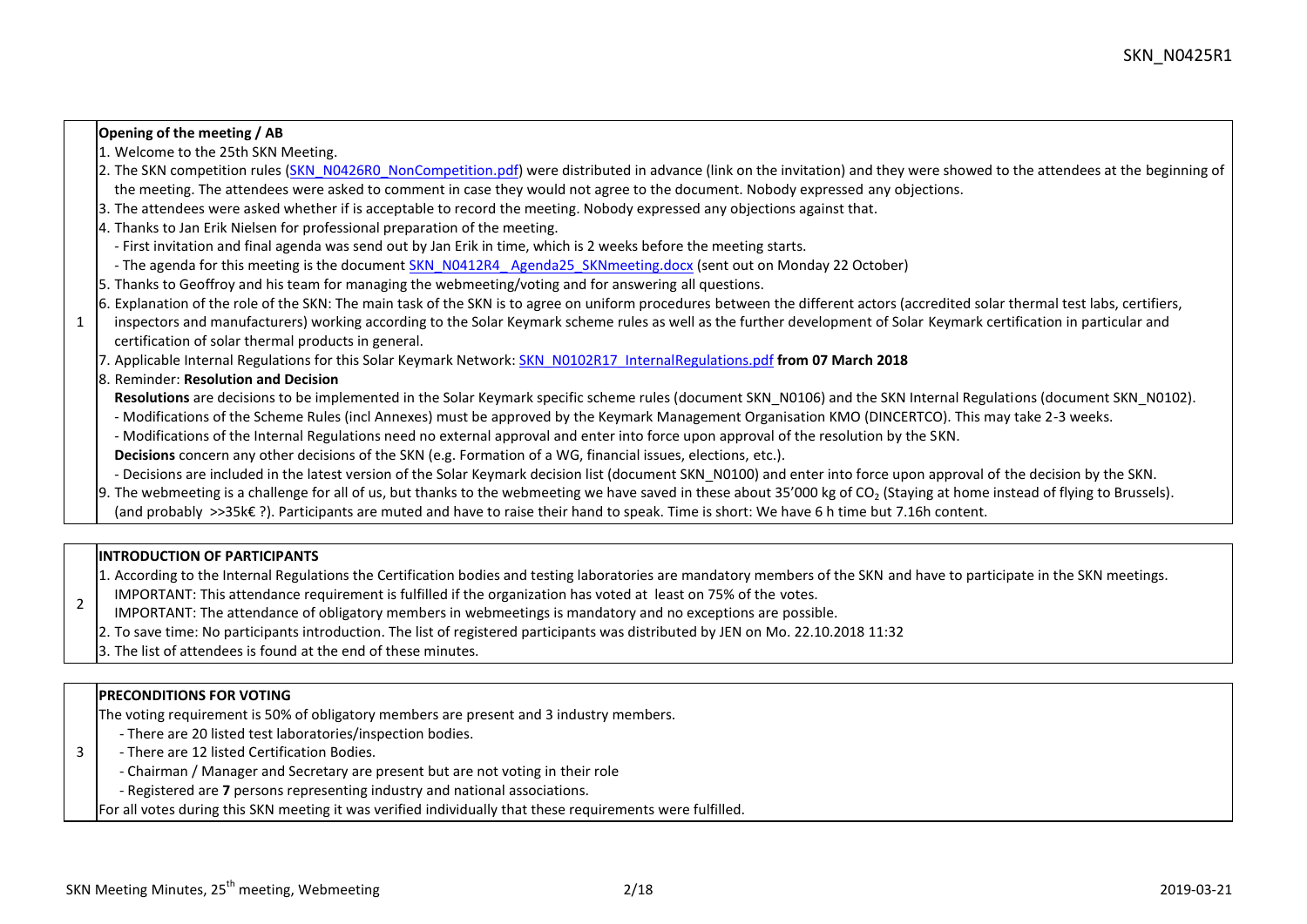**SKN N0425R1** 

#### **VOTING RULES**

4

6

7

- 1. Additional requirement for DECISIONS: 50% of Majority and Majority of peer groups
- 2. Additional requirement for Changing the Internal Regulations RESOLUTION: 2/3 majority and unanimous decision of peer groups
- 3. Additional requirement for Changing the "Solar Keymark Scheme Rules" (RESOLUTION): 2/3 majority.
- 4. 2/3 of the industrial representatives can postpone a decision to the next meeting
- 5. 2/3 majorities within a peer group can veto any decision.
- Abstentions are not counted as vote to define the 2/3 majority
- Peer Groups as defined in internal regulations: PG-A: Certification bodies, PG-B: Test labs and Inspection bodies, PG-C: Industry.

#### 5 **Approval of the agenda**

The agenda was approved, without voting. No objections from the Network. **Document:** [SKN\\_N0412R4\\_ Agenda25\\_SKNmeeting.docx](http://www.estif.org/solarkeymark/Links/Internal_links/network/sknwebdoclist/SKN_N0412R3_%20Agenda25_SKNmeeting.docx)

## **Final approval of the minutes of the 24 th SKN meeting**

The minutes of the 24<sup>th</sup> SKNM were approved, without voting. No objections from the Network. **Document:** [SKN\\_N0395R0\\_MinutesM24R0.pdf](http://www.estif.org/solarkeymark/Links/Internal_links/network/sknwebdoclist/SKN_N0358R1_FinalMinutesM23.pdf)

### **Review of Decision list**

Report from JEN: No open items were identified where action is required. **Document [SKN\\_N0100R23\\_DecisionList.pdf](http://www.estif.org/solarkeymark/Links/Internal_links/network/sknwebdoclist/SKN_N0100R23_DecisionList.pdf)** 

#### **Dates and places of next meeting(s)**

- 26th meeting: 2019 March 5th 13:00 to March 6th 14:00 at RISE, Gothenburg **Stockholm**, Sweden. Please note that the meeting location was changed to **Stockholm**
- 27<sup>th</sup> meeting: 2019 October 22<sup>nd</sup>, 09:00 12:00 and October 23rd, 09:00 12:00. Web Meeting
- 28<sup>th</sup> meeting: 2020 March 10<sup>th</sup> 13:00 to March 11th 14:00, Athens, Greece (confirmed)
- 8  $29<sup>th</sup>$  meeting: 2020 - October 20<sup>th</sup> 09:00-12:00 and October 21<sup>st</sup> 09:00-12:00 Web Meeting
- Please make the reservations in your calendars! Invitations will come later.
- Please inform the manager about side events (CEN TC, GSCN, IEA, etc.)

#### **Eternal calendar**

Proposal for an "eternal" calendar, meaning that for the next years, the dates for the meetings are fixed according to the following general rule:

- Week 11 Tuesday 1300-1800 and Wednesday 0900-1300 Physical (If possible together with other meetings such as IEA, GSCN, CEN/TC 312, etc.
- 9 - Week 43 Tuesday 0900-1200 and Wednesday 0900-1200 Web

No Voting, nobody was raising the hand to disagree The dates are published on<http://www.estif.org/solarkeymarknew/solar-keymark-network/sknmeetings>

No voting required for this point.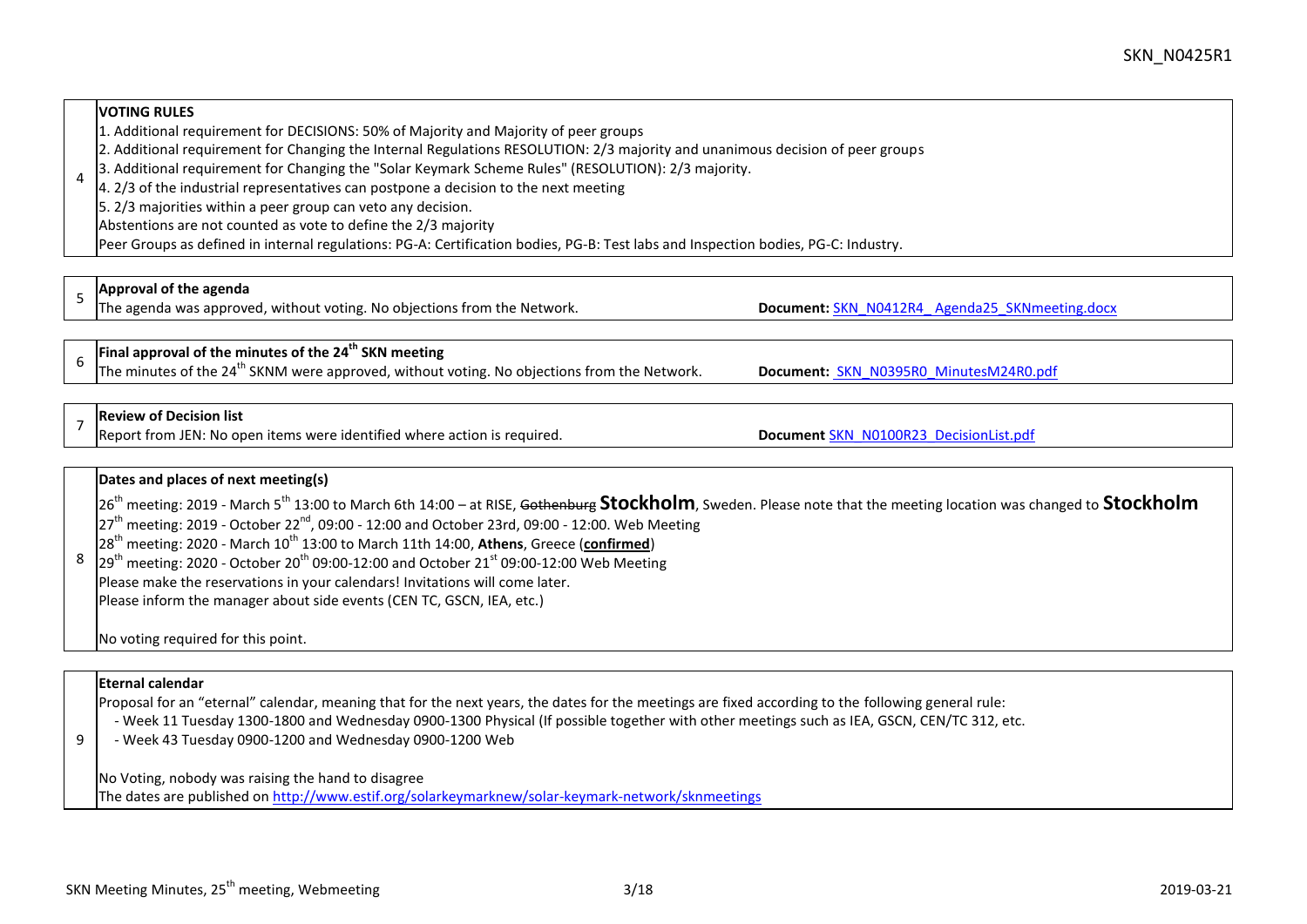|    | Revision of SK Internal regulation 8.4, so it is clear that e-voting of course can be done on both decisions and resolutions                                                                                                                                                                                                                                                                                                                                                                                                                                                                                                                                                                                                                                                                   |  |  |  |  |  |
|----|------------------------------------------------------------------------------------------------------------------------------------------------------------------------------------------------------------------------------------------------------------------------------------------------------------------------------------------------------------------------------------------------------------------------------------------------------------------------------------------------------------------------------------------------------------------------------------------------------------------------------------------------------------------------------------------------------------------------------------------------------------------------------------------------|--|--|--|--|--|
|    | Background and Discussions: It was not clear whether only decisions or decisions and resolutions can be taken by circular. This proposal is to clarify that it is possible for both.<br>Objection(s): Important matters should be discussed between "real people" and not only by email before being voted. After some discussion, the following resolution was taken:                                                                                                                                                                                                                                                                                                                                                                                                                         |  |  |  |  |  |
| 10 | M25.R1 The Internal regulations 8.4 are modified as follows:<br>8.4 Decisions and resolutions by circular (DRC)<br>In between the meetings decisions and resolutions may be taken by circular (i.e. without discussion and by electronic means only). Such decisions and resolutions by circular (DRCs)<br>are possible on every last day of a month, proposals for DRCs must be circulated at least 14 days before the voting ends. A missing vote is counted as abstention.<br>Every DRC consists of three questions, two administrational lead-in questions and the proposal for a decision/resolution itself:<br>Do you want to postpone this decision/resolution to the next SKN? (Y/N/A)<br>1.<br>Do you want to veto this decision/resolution? (Y/N/A)<br>2.<br>3.)<br>Proposal (Y/N/A) |  |  |  |  |  |
|    | (80%)<br><b>Voting result:</b> PG-A: 4 Yes 1 No 4 Abstentions<br>PG-B: 13 Yes 0 No 0 Abstention<br>(100%)<br>PG-C: 2 Yes 4 No 0 Abstention<br>(33%)<br>Total: 19 Yes 5 No 4 Abstention<br>(85%)<br>All voting requirements for resolutions are fulfilled: This resolution is approved by the SKN.                                                                                                                                                                                                                                                                                                                                                                                                                                                                                              |  |  |  |  |  |
|    | -> Because of the objections: The matter will be discussed again in Stockholm if brought to the agenda by members of the SKN                                                                                                                                                                                                                                                                                                                                                                                                                                                                                                                                                                                                                                                                   |  |  |  |  |  |

-> Link to the new version of Internal Regulation: <u>[SKN\\_N0102R19\\_InternalRegulations.pdf](http://www.estif.org/solarkeymark/Links/Internal_links/network/sknwebdoclist/SKN_N0102R19_InternalRegulations.pdf)</u>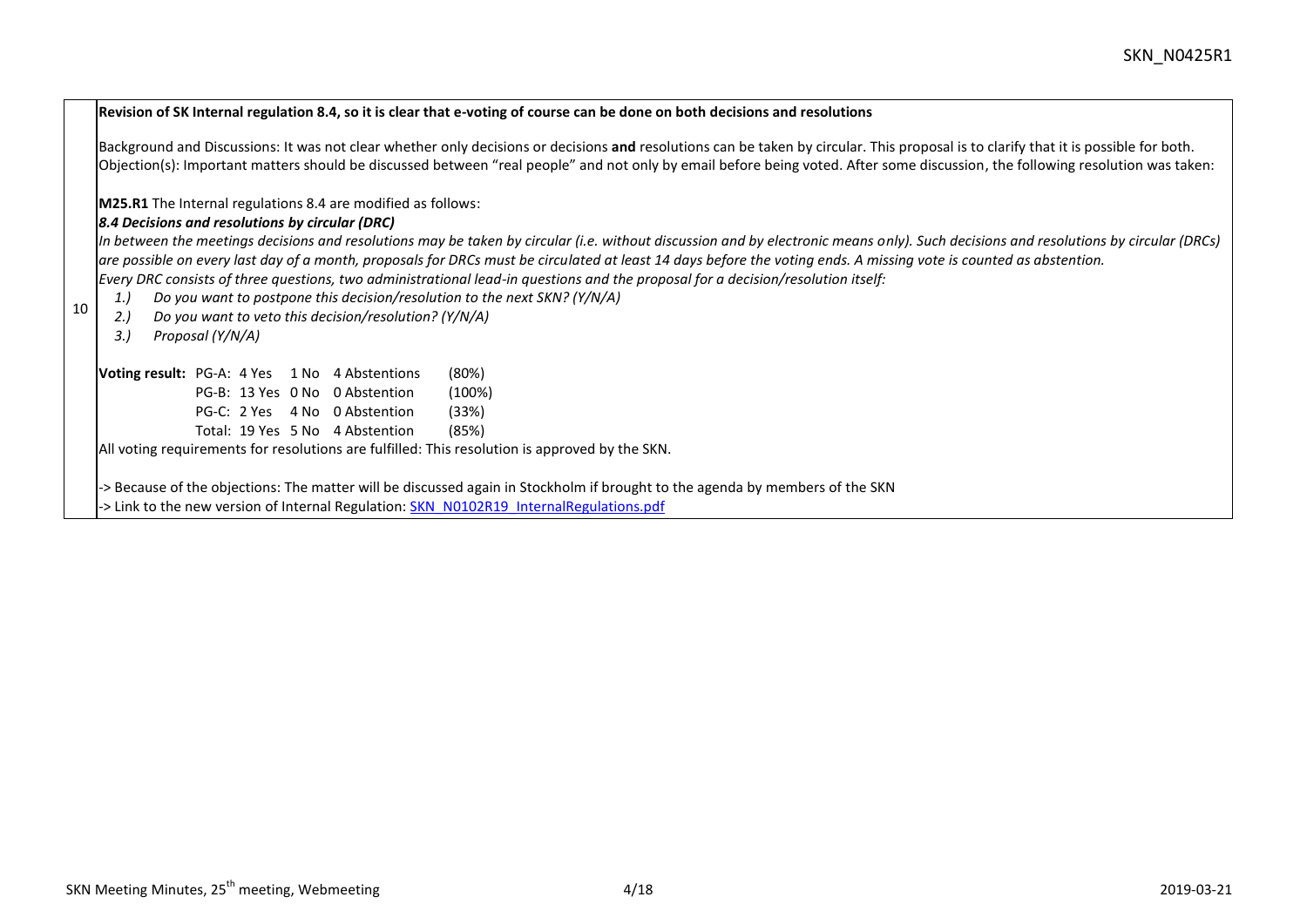#### **SKN fees and budget for 2018/2019 and other financial issues**

#### **Budget 2019**

The budget for 2019 was presented by Pedro Dias and Jan Erik Nielsen. The budget is slightly higher than last 2018 because of some additional costs due to the transition to the new database. This is considered as an exception. For this reason an amount of 23k€ of the SCF reserves is added to the budget. After some discussion and the explanation by the presenters, the following decision was taken:

**M25.D1** The budget SKN\_N0413R1-budget-2019 is approved by the SKN

**Voting result:** PG-A: 8 Yes 0 No 0 Abstentions (100%) PG-B: 13 Yes 0 No 0 Abstention (100%) PG-C: 6 Yes 0 No 0 Abstention (100%) Total: 27 Yes 0 No 0 Abstention (100%)

11 All voting requirements for decisions are fulfilled: This decision is taken by the SKN.

#### **Fees 2019**

Following the presentation of the budget, the following resolution on the Solar Keymark License fees was taken: **M25.R2** The fees for 2019 remain unchanged and SKN\_N0106\_AnnexC\_R20 is approved

**Voting result:** PG-A: 7 Yes 0 No 0 Abstentions (100%) PG-B: 12 Yes 0 No 0 Abstention (100%) PG-C: 6 Yes 0 No 0 Abstention (100%) Total: 25 Yes 0 No 0 Abstention (100%) All voting requirements for resolutions are fulfilled: This resolution is approved by the SKN. Updated Annex C will be submitted to KMO for approval **Documents:** [SKN\\_N0413R1-budget-2019.pdf](http://www.estif.org/solarkeymark/Links/Internal_links/network/sknwebdoclist/SKN_N0413R1-budget-2019.pdf) **/** [SKN\\_N0414R0-fee-income.pdf](http://www.estif.org/solarkeymark/Links/Internal_links/network/sknwebdoclist/SKN_N0414R0-fee-income.pdf) **/** [SKN\\_N0421R0\\_ESTIF-Account.pdf](http://www.estif.org/solarkeymark/Links/Internal_links/network/sknwebdoclist/SKN_N0421R0_ESTIF-Account.pdf) **/** [SKN\\_N0106\\_AnnexC\\_R20.pdf](http://www.estif.org/solarkeymark/Links/Internal_links/network/sknwebdoclist/SKN_N0106_AnnexC_R20.pdf)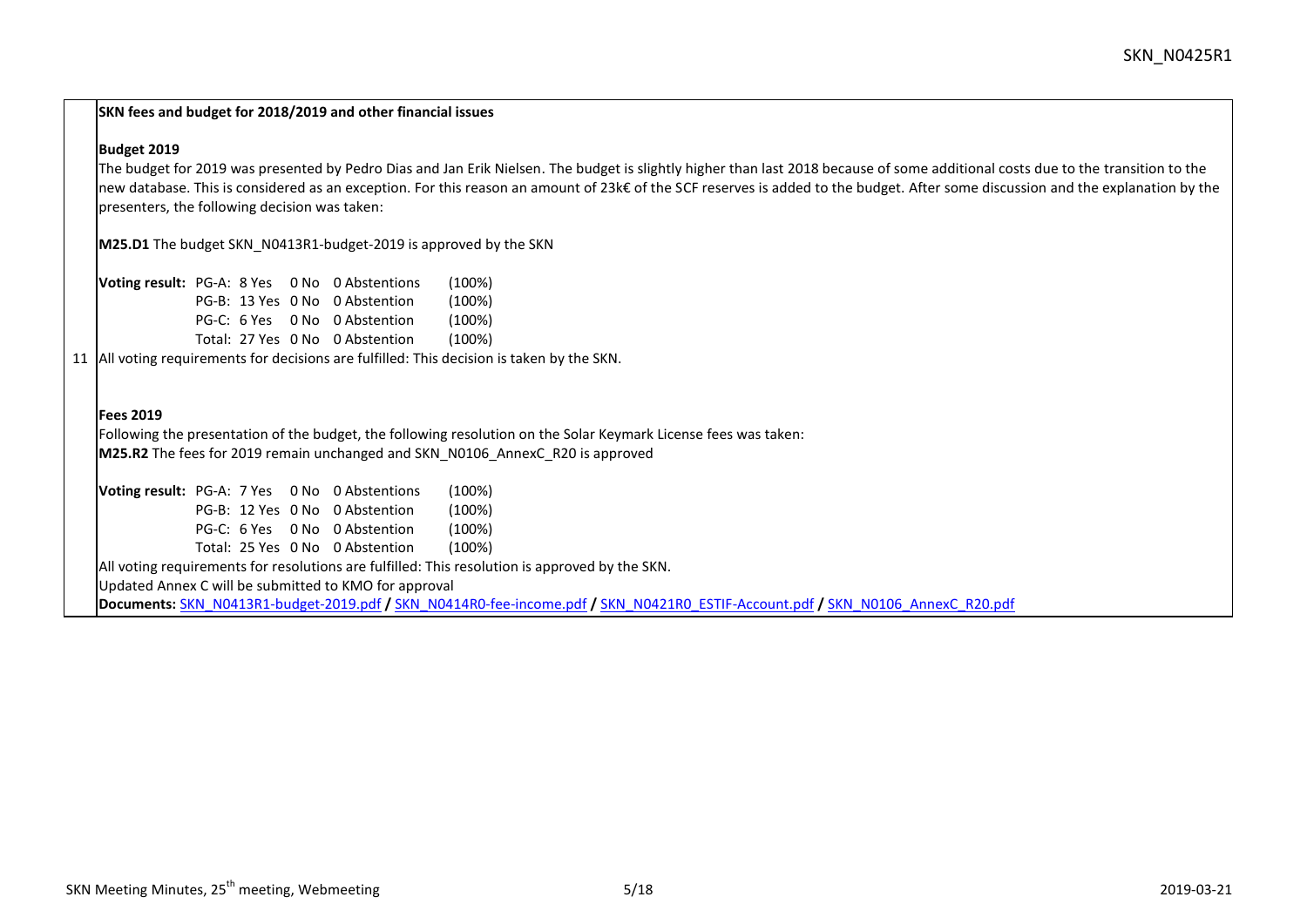|           | M25.D2 Proposal for decision: Priority topics for SCF 10th call / JEN                                                                                                                   |  |  |  |  |  |  |  |
|-----------|-----------------------------------------------------------------------------------------------------------------------------------------------------------------------------------------|--|--|--|--|--|--|--|
|           | The following topics will be included in the 10 <sup>th</sup> SCF call together with the <i>indicative</i> SCF budget:                                                                  |  |  |  |  |  |  |  |
|           | Rating procedure for thermal stratification in thermal storages. Possibility for future SK certification.                                                                               |  |  |  |  |  |  |  |
|           | SCF Budget 10k€.                                                                                                                                                                        |  |  |  |  |  |  |  |
|           | Background: The procedure was already developed and validated at SPF (and is mandatory in Switzerland for combi stores) and could be generalized so that it can be used by              |  |  |  |  |  |  |  |
|           | anybody.                                                                                                                                                                                |  |  |  |  |  |  |  |
| $\bullet$ | Rating and certification procedure for fire safe inroof collectors. Possibility for future SK certification.                                                                            |  |  |  |  |  |  |  |
|           | SCF Budget 20k€                                                                                                                                                                         |  |  |  |  |  |  |  |
|           | Background: There are several reports about building fires caused by solar thermal installations (mainly wooden frame inroof installations). Reports mainly in Germany,                 |  |  |  |  |  |  |  |
|           | Switzerland, Austria etc. where inroof is rather common for aesthetic reasons. If there is no proof for fire safety (self-ignition), indoor collectors are at risk to be banned from    |  |  |  |  |  |  |  |
|           | some market, which would be a very bad sign for solar thermal.                                                                                                                          |  |  |  |  |  |  |  |
| $\bullet$ | Elaboration of a procedure for the assessment of the reparability of solar thermal collectors                                                                                           |  |  |  |  |  |  |  |
|           | SCF Budget 10k€<br>Background: Based on initiatives by the European Commission the long term us of products gets more and more important with regard to the minimization of the overall |  |  |  |  |  |  |  |
|           | environmental impact. In this context also the reparability of different kinds of products is an important aspect. Hence, the preparation of a corresponding European                   |  |  |  |  |  |  |  |
|           | framework for the assessment of the reparability of products is already on the way. In order to ensure that we can contribute pro-active to this process (and not only react) it        |  |  |  |  |  |  |  |
|           | is important that we already have a procedure for the assessment of the reparability of solar thermal collectors available.                                                             |  |  |  |  |  |  |  |
| $\bullet$ | Revision of all datasheets for the benefit of the actualization, lessons learned during the development of the new database and an improved upload procedure to the new                 |  |  |  |  |  |  |  |
|           | database. SCF Budget: 15 k€                                                                                                                                                             |  |  |  |  |  |  |  |
|           | Background: Explanatory text must be delivered to the SCF management before the publication of the call.                                                                                |  |  |  |  |  |  |  |
|           | Round robin with the SolTherm for EN 12977-2 SK compliance.                                                                                                                             |  |  |  |  |  |  |  |
|           | SCF Budget 15k€                                                                                                                                                                         |  |  |  |  |  |  |  |
|           | Background: Explanatory text must be delivered to the SCF management before the publication of the call.                                                                                |  |  |  |  |  |  |  |
|           | Definition of new space heating reference loads including energy neutral buildings and low energy existing buildings for use in EN 12977-2 and SolTherm.                                |  |  |  |  |  |  |  |
|           | SCF Budget 12k€                                                                                                                                                                         |  |  |  |  |  |  |  |
|           | Background: Explanatory text must be delivered to the SCF management before the publication of the call.                                                                                |  |  |  |  |  |  |  |
|           | Promotion of the Solar Keymark market values.                                                                                                                                           |  |  |  |  |  |  |  |
|           | SCF Budget 15k€                                                                                                                                                                         |  |  |  |  |  |  |  |
|           | Background: Explanatory text must be delivered to the SCF management before the publication of the call.                                                                                |  |  |  |  |  |  |  |
|           | Drafting the proposal for CEN TC312_Standardisation for hybrid heating systems draft on CEN/CENELEC project.<br>SCF Budget 10k€                                                         |  |  |  |  |  |  |  |
|           | Background: Explanatory text must be delivered to the SCF management before the publication of the call.                                                                                |  |  |  |  |  |  |  |
|           | Reference data on climate conditions for DWH demand                                                                                                                                     |  |  |  |  |  |  |  |
|           | SCF Budget 5k€                                                                                                                                                                          |  |  |  |  |  |  |  |
|           | Background: Explanatory text must be delivered to the SCF management before the publication of the call.                                                                                |  |  |  |  |  |  |  |
|           | Calculation tool allowing for calculation of Qnonsol according to SOLICS                                                                                                                |  |  |  |  |  |  |  |
|           | SCF Budget 10k€                                                                                                                                                                         |  |  |  |  |  |  |  |
|           | Background: Explanatory text must be delivered to the SCF management before the publication of the call.                                                                                |  |  |  |  |  |  |  |
|           | Any other good ideas                                                                                                                                                                    |  |  |  |  |  |  |  |
|           | SCF Budget: No.indicative budget allocated<br>SKN Meeting Minutes, 25 meeting, Webmeeting<br>CEN Secretariat / WG convenors / Liaison Officers                                          |  |  |  |  |  |  |  |
|           | 6/18<br>2019-03-21                                                                                                                                                                      |  |  |  |  |  |  |  |
|           | SCF Budget: max 10 k€ each                                                                                                                                                              |  |  |  |  |  |  |  |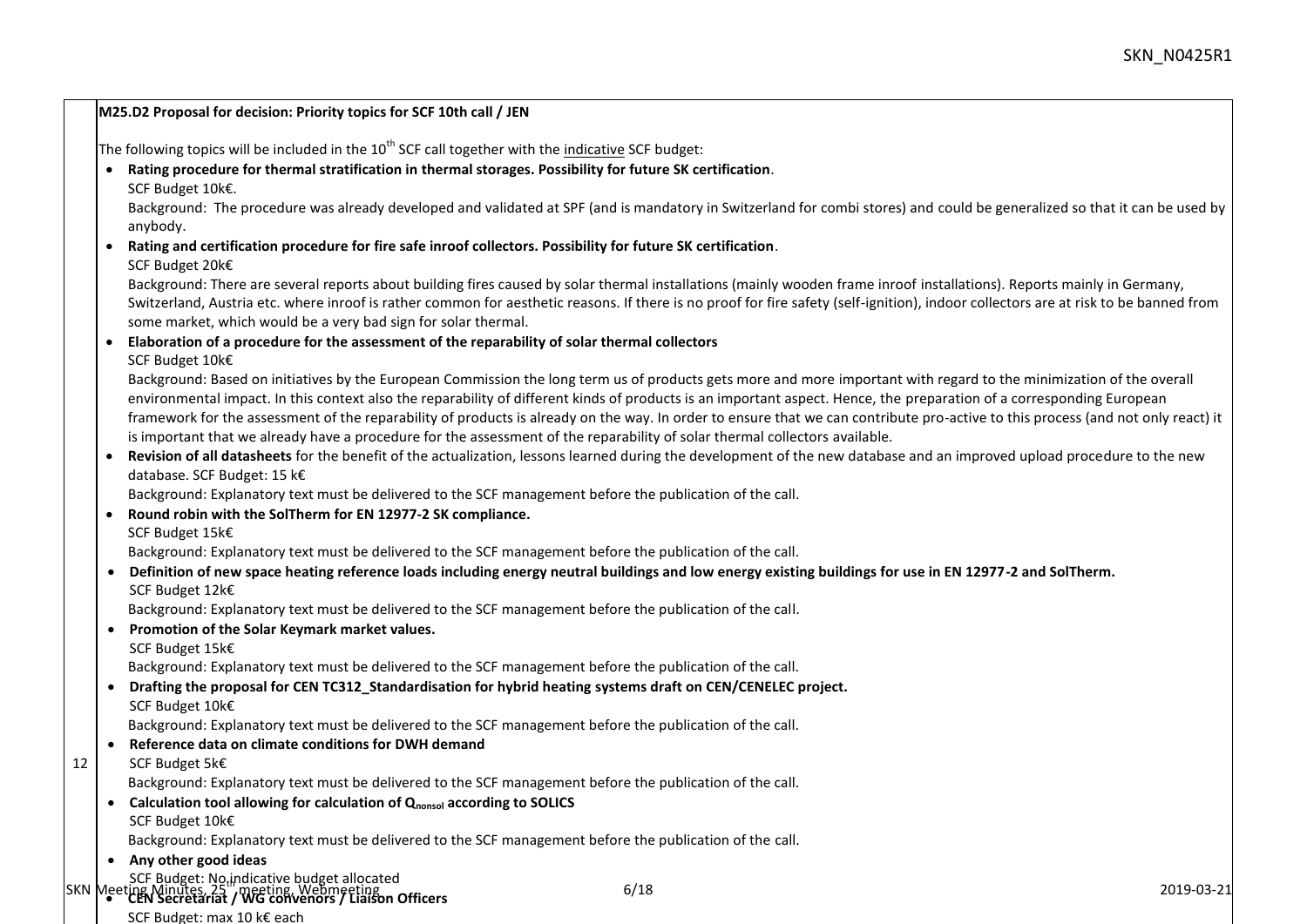**Elaboration of a procedure for issuing collector test reports based on transferring of data from existing test reports / H. Drück (EK-TSuB)** Background: Following a resolution taken by the European co-operation for accreditation *Resolution 2014 (33) 31 Reissuance of test reports when the trade name / trademark of the tested product has changed (clause 5.10.9 of ISO/IEC 17025)* the German speaking exchange circle EK-TSuB proposed to establish a working group to investigate the consequences and solutions for the Solar Keymark certification scheme. Document: [www.european-accreditation.org/document/33rd-ea-ga-approved-resolutions](http://www.european-accreditation.org/document/33rd-ea-ga-approved-resolutions) Proposal for decision: **M25.D3** A working group is established for the elaboration of a procedure for issuing test reports for not explicitly tested products based on transferring of data from existing test reports. Background: Issuing of test reports for not explicitly tested products might be necessary due to OBL cases, different brands • covering families • change of manufacturer information (e.g. name, address, product name) **Voting result:** PG-A: 6 Yes 0 No 2 Abstentions (100%) PG-B: 15 Yes 0 No 0 Abstention (100%) PG-C: 5 Yes 0 No 0 Abstention (100%) Total: 26 Yes 0 No 0 Abstention (100%) All voting requirements for decisions are fulfilled: This decision is taken by the SKN. Members of the WG: Sören Scholz (Chair), Stephan Fischer, Pedro Dias, Alberto Garcia de Jalon, Maria del Val Varas Garcia, Uli Fritzsche, Carsten Lampe, Daniele Bernacchioni, Nikos Kanatsoulis, Karim Bakari, Alonso Morlesin

#### **M25.R3 Precision of EN ISO 9806:2017; Clause 10 (Exposure and half-exposure test) / H. Drück (EK-TSuB)**

It is decided to amend Annex N1 as follows:

13

The statement in EN ISO 9806:2017; Clause 10 "…,50 % of the initial outdoor exposure" has to be interpreted in that way, that the 50 % is related to the total amount of 30 exposure days. Hence the collector has to be exposed for 15 days in vertical orientation.

14 **Voting result:** PG-A: 5 Yes 0 No 1 Abstentions (100%) PG-B: 13 Yes 0 No 0 Abstention (100%) PG-C: 5 Yes 0 No 0 Abstention (100%) Total: 23 Yes 0 No 0 Abstention (100%) All voting requirements for resolutions are fulfilled: This resolution is approved by the SKN. Revised document: [SKN\\_N0106\\_AnnexN1\\_R2.pdf](http://www.estif.org/solarkeymark/Links/Internal_links/network/sknwebdoclist/SKN_N0106_AnnexN1_R2.pdf)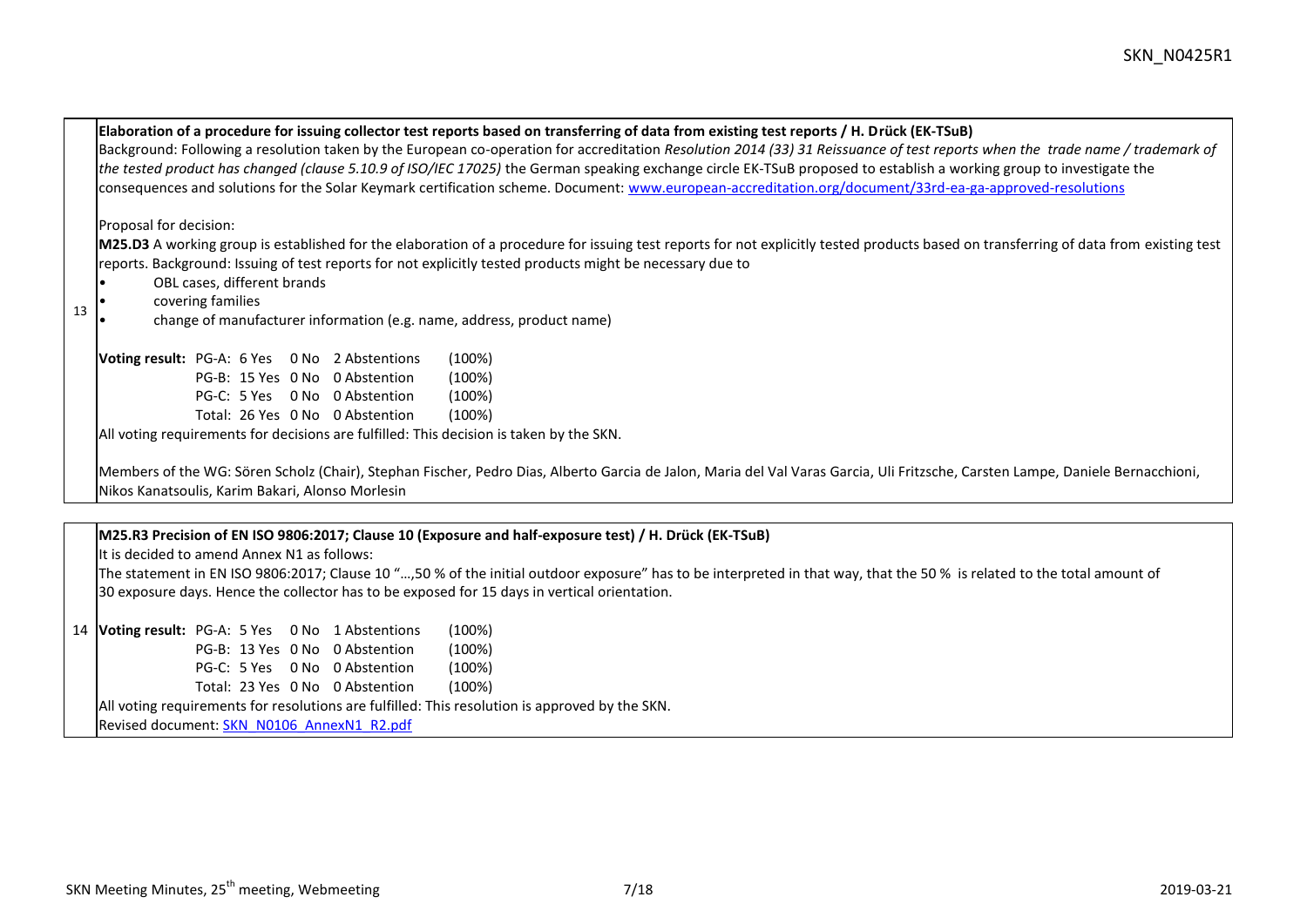15 **M25.R4 Precision of EN ISO 9806:2017; Clause 9.4 (Determining standard stagnation temperature using efficiency parameters)** It is decided to amend Annex N1 with the formula proposed in document [SKN\\_N0416R0\\_ PropForDecisionTstag.docx](http://www.estif.org/solarkeymark/Links/Internal_links/network/sknwebdoclist/SKN_N0416R0_%20PropForDecisionTstag.docx) **Voting result:** PG-A: 5 Yes 0 No 2 Abstentions (100%) PG-B: 13 Yes 0 No 2 Abstention (100%) PG-C: 6 Yes 0 No 0 Abstention (100%) Total: 24 Yes 0 No 0 Abstention (100%) All voting requirements for resolutions are fulfilled: This resolution is approved by the SKN. Revised document: **SKN N0106 AnnexN1 R2.docx** 

**Integration of a comment in the collector data sheets Annex B1 (versions 5.01 or earlier) reflecting the case that tests were performed according to ISO 9806:2017 but the data sheet is still based on ISO 9806:2013** (Proposal for a decision)

This proposal has become obsolete as the new data sheet was approved.

16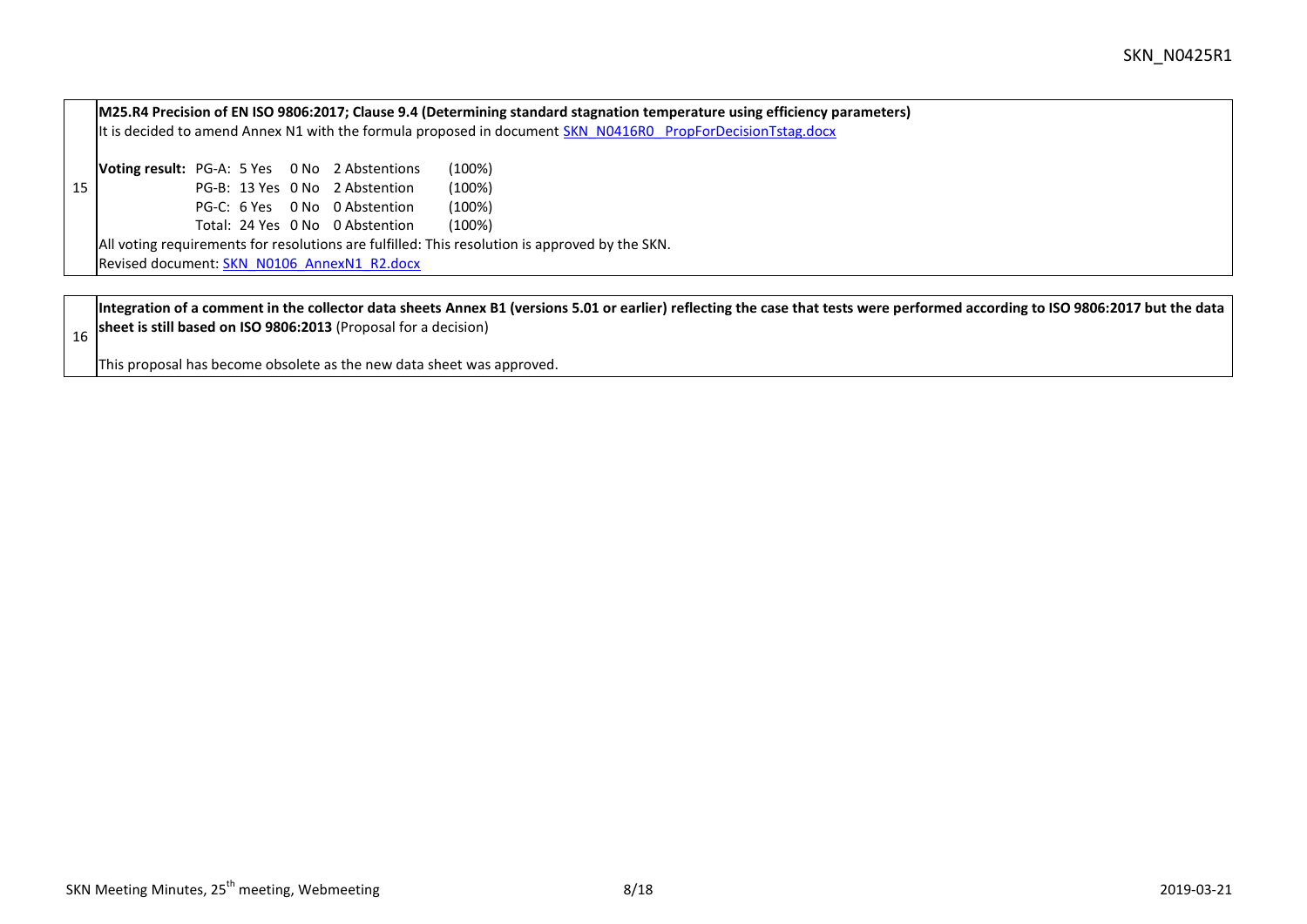| THE MILL WILL LIFE COLLECTIONS INCLINIONED ADOVE.                                                                       |
|-------------------------------------------------------------------------------------------------------------------------|
| -ScenoCalc v6.0.zip) of ScenoCalc with the corrections mentioned above is approved as new Annex B1 to the Scheme Rules. |
| (100%)                                                                                                                  |
| (100%)                                                                                                                  |
| (100%)                                                                                                                  |
| (100%)                                                                                                                  |
| resolution is approved by the SKN.                                                                                      |
| $c$ v6.0.zip.                                                                                                           |
|                                                                                                                         |
|                                                                                                                         |
|                                                                                                                         |
|                                                                                                                         |
|                                                                                                                         |
|                                                                                                                         |

- Is the new ScenoCalc properly validated? (i.e. are the results the same when computed with earlier versions and with the new version?) - What happens if in the old datasheet a IAM at 50° is presented and in the new datasheet the whole series is available?

Patrik Ollas presented the revised datasheet which is in conformity with the new standard ISO 9806:2017. Thank you Patrik for this work!

- On first page a reference to the old standard is still visible. Patrik will correct

**M25.R5 New version of ScenoCalc collector data sheet:**

The following concerns were expressed:

- How to interpret "Maximum temperature difference for thermal performance calculations" on the first page.

After some discussions the item was postponed to day 2 of the meeting. The concerns were then answered as follows

- Those who made validation calculations (Thank you!) did not find substantial deviations. Minor deviations are assigned to rounding errors or to entering more digits than visible. The number of valid digits is now clearly defined in the ISO 9806:2017 Table A.6. It is in the responsibility of the test labs to use exactly the indicated number of digits for the new ScenoCalc datasheet. Patrik will adjust the visible number of digits – if allowed y excel.
- For all new tests according to ISO 980:2017 it is clear that all IAM values must be available, measured or computed by the test laboratory. The calculation of the IAM values in previous versions of the ScenoCalc is described in the user manual <https://www.sp.se/sv/index/services/solar/ScenoCalc/Documents/Description%20of%20ScenoCalc%20v5.01.pdf>
- In the new version of the ScenoCalc only the option "user defined" (see page 18 of the user manual) is implemented, and all calculations are made according to this procedure (i.e. Biaxial list of IAMs). For this reason it is evident, that – depending on how the IAM was entered earlier - there will be some differences between evaluations using the previous or the current version of ScenoCalc. This cannot be avoided, but the new version is more correct. In general the computed Annual output will be the same or higher than before.
- The "Maximum temperature difference for thermal performance calculations" will be renamed to "Maximum measured temperature difference during testing". For the power output per collector the maximum temperature for calculations is then equal to the Maximum measured temperature difference during testing"+30°C.

It was proposed to approve the new Datasheet as new Annex B1 with the corrections mentioned above.

It is decided that the version 6.0 (SKN\_N0420R0-DRAFT-

**Voting result:** PG-A: 4 Yes 0 No 2 Abstentions PG-B: 12 Yes 0 No 0 Abstention

17

PG-C: 5 Yes 0 No 1 Abstention

Total: 21 Yes 0 No 3 Abstention

All voting requirements for resolutions are fulfilled: This

New version with corrections: SKN\_N0420R1\_ScenoCale Will be sent to KMO for approval.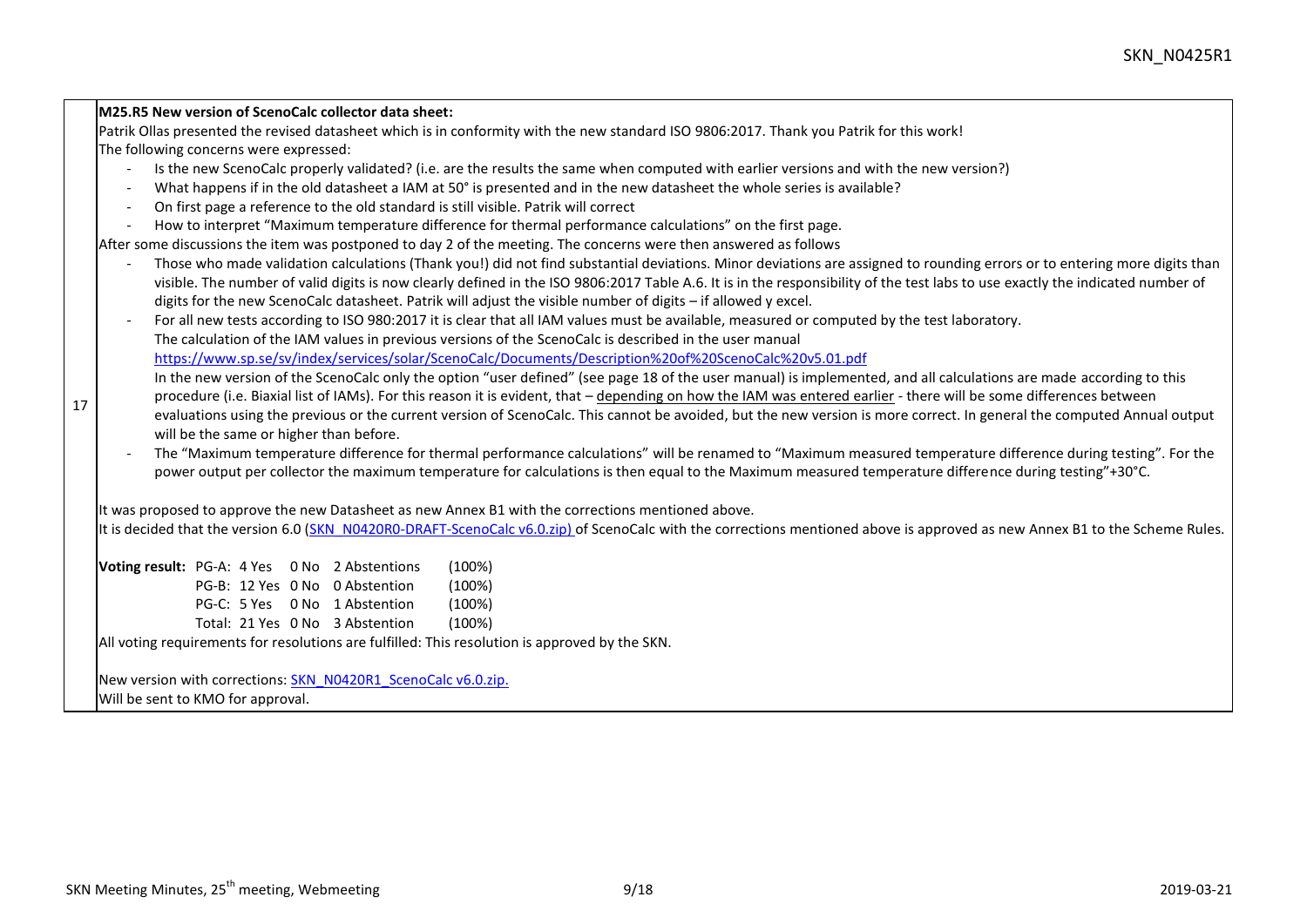#### **M25.R6 Integrated Collector Storage (ICS) / Ch. Travasaros**

Background: The revised Annex D including ICS systems was brought to vote earlier this year and found positive response. However, the manufacturer peer group asked to postpone the decision to the next SKN meeting. Mr. Ch. Travasaros included the comments which were made on the proposed document and asked for more participation in a working group to have this revised Annex D as soon as possible, but only Mr. C. Travasaros offered to work in such a working group.

There are currently requests for testing ICS families which are on hold as it is not yet clear whether a family concept will be approved or not.

Knowing that Annex D needs a deep revision and that for technical reasons the ICS are best suited for building families, it was proposed to accept the revised Annex D as it is, but to add some sentences to explain why not the parameters for collector loop losses and for stratification shall not be used for the testing and the building of families.

Proposal to decide that the revised Annex D - as submitted by Mr. Ch. Travasaros [\(SKN\\_N0106\\_AnnexD\\_R8.docx\)](http://www.estif.org/solarkeymark/Links/Internal_links/network/sknwebdoclist/SKN_N0106_AnnexD_R8.docx) - including rules for the certification of ICS families will replace the current Annex D (SKN\_N0106\_Annex D\_R6)

**Voting result:** PG-A: 6 Yes 0 No 1 Abstentions (100%)

18

PG-B: 11 Yes 0 No 4 Abstention (100%)

PG-C: 3 Yes 1 No 2 Abstention (66%)

Total: 20 Yes 1 No 7 Abstention (100%)

All voting requirements for resolutions are fulfilled: This resolution is approved by the SKN. Document [SKN\\_N0106\\_AnnexD\\_R8.docx](http://www.estif.org/solarkeymark/Links/Internal_links/network/sknwebdoclist/SKN_N0106_AnnexD_R8.docx) will be sent to KMO for approval

#### **M25.D4 Establishing a WG for the revision of Annex D / Ch. Travasaros**

Proposal to establish a working group to revise Annex D including rules for ICS families for approval in the spring meeting 2019

**Voting result:** PG-A: 3 Yes 0 No 2 Abstentions (100%) PG-B: 11 Yes 0 No 2 Abstention (100%) PG-C: 6 Yes 0 No 0 Abstention (100%) Total: 20 Yes 0 No 4Abstention (100%)

All voting requirements for decisions are fulfilled: This decision is taken by the SKN.

Members of the WG: Ozan Türk (chair), Daniele Bernacchioni, Stephan Fischer, Harald Poscharnig, Stefan Mehnert, Ulrich Fritzsche, Maria de Val Varas Garcia, Chris Travasaros.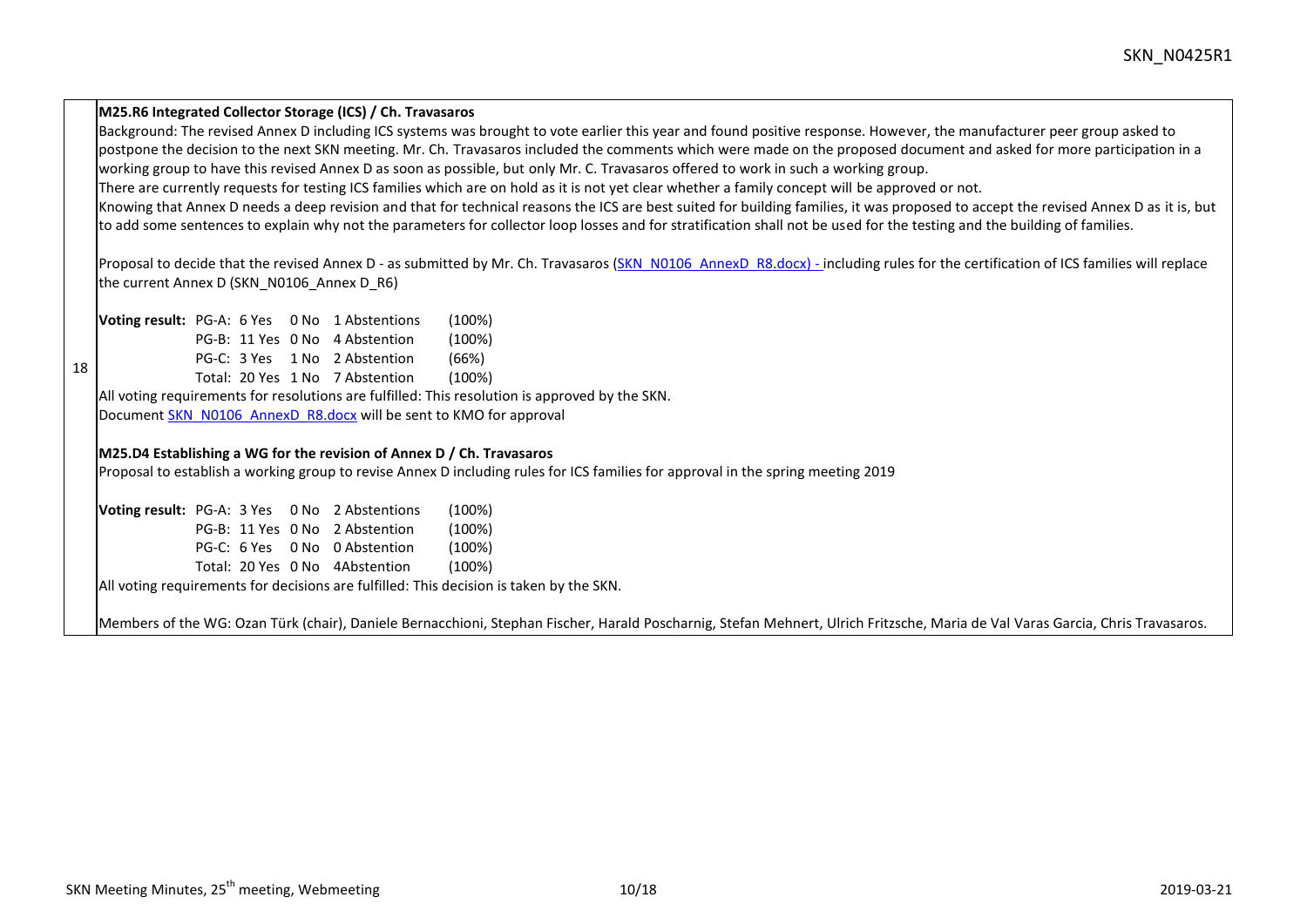|    | M25.D5 Proposal for the Revision of the Solar Keymark Scheme Rules (SKN-SR) /AB                                                                                             |            |
|----|-----------------------------------------------------------------------------------------------------------------------------------------------------------------------------|------------|
|    | Background: The SK Scheme Rules need major revision due to the developments of the standards and to the historic growing of the SK system.                                  |            |
|    | The aim of such a revision is                                                                                                                                               |            |
|    | Update to the current versions of the standards                                                                                                                             |            |
|    | Reduce/delete double content, ambiguities                                                                                                                                   |            |
|    | Rearrange content for a more logical structure (will simplify future maintenance)                                                                                           |            |
|    | Move informal/explanatory content out of the SK Scheme Rules                                                                                                                |            |
|    | Keep only mandatory content in the Scheme Rules as all changes require approval by the KMO (-> "Resolutions")                                                               |            |
|    | Identify (and fill) gaps in the SK Scheme rules                                                                                                                             |            |
|    | Most content is focussed on collectors, should be generalized                                                                                                               |            |
|    | A draft of the new SK Scheme rules including Annexes has been distributed for the 25th SKN meeting including new/revised annexes with the following general structure – see |            |
|    | SKN N0418R0 NewSKSchemeRules.zip                                                                                                                                            |            |
|    | Main part Solar Keymark Scheme Rules                                                                                                                                        |            |
|    | Annex A1 Factory inspection report (Template)                                                                                                                               |            |
|    | Annex A2 Physical inspection report (Template)                                                                                                                              |            |
|    | Annex B1 Datasheet Template Collectors 12975 (Template)                                                                                                                     |            |
|    | Annex B2 Datasheet Template Systems 12976 (Template)                                                                                                                        |            |
|    | Annex B3 Datasheet Template Systems Store 12977 (Template)                                                                                                                  |            |
|    | Annex B4 Datasheet Template Systems Controllers 12977 (Template)                                                                                                            |            |
|    | Annex C Fees                                                                                                                                                                |            |
|    | Annex G OEM/OBL                                                                                                                                                             |            |
|    | Annex   Complaint Procedures                                                                                                                                                |            |
| 19 | Annex P - Collectors EN 12975                                                                                                                                               |            |
|    | P1 Specific Technical Content                                                                                                                                               |            |
|    | P2 Technical Documentation Requirements                                                                                                                                     |            |
|    | P3 Correction Files                                                                                                                                                         |            |
|    | Annex Q - Systems EN 12976                                                                                                                                                  |            |
|    | Q1 Specific Technical Content                                                                                                                                               |            |
|    | Q2 Technical Documentation Requirements                                                                                                                                     |            |
|    | Q3 Correction Files                                                                                                                                                         |            |
|    | Annex R - Systems EN 12977                                                                                                                                                  |            |
|    | R1 Specific Technical Content                                                                                                                                               |            |
|    | R2 Technical Documentation Requirements                                                                                                                                     |            |
|    | R3 Correction Files (empty)                                                                                                                                                 |            |
|    | M25.D6 Revision of SK Scheme Rules by chair and manager                                                                                                                     |            |
|    | It is decided to leave the work on the revision of the new SK Scheme rules to the SKN chairman and management. The general structure is accepted. Fine tuning is possible.  |            |
|    | Everybody is welcome to provide input until 15. December 2018 by email to andreas.bohren@spf.ch.                                                                            |            |
|    | A working group with Stephan Fischer, Sören Scholz, Henry Rosik, Pedro Dias, Gerard van Amerongen is established to support and advice.                                     |            |
|    | SKN Mereta proptime syid ti <sup>b</sup> helet ang, 177 domne exi2019 to discuss the content.<br>11/18                                                                      | 2019-03-21 |
|    | The final documents must be submitted to the SKN Manager 12. February 2019.                                                                                                 |            |

 $T$  and  $T$  and  $T$  in Stockholm, 26th SKN meeting in Stockholm, 26th SKN meeting in Stockholm, 26th SKN meeting in Stockholm, 26th SKN meeting in Stockholm, 26th SKN meeting in Stockholm, 26th SKN meeting in Stockholm, 2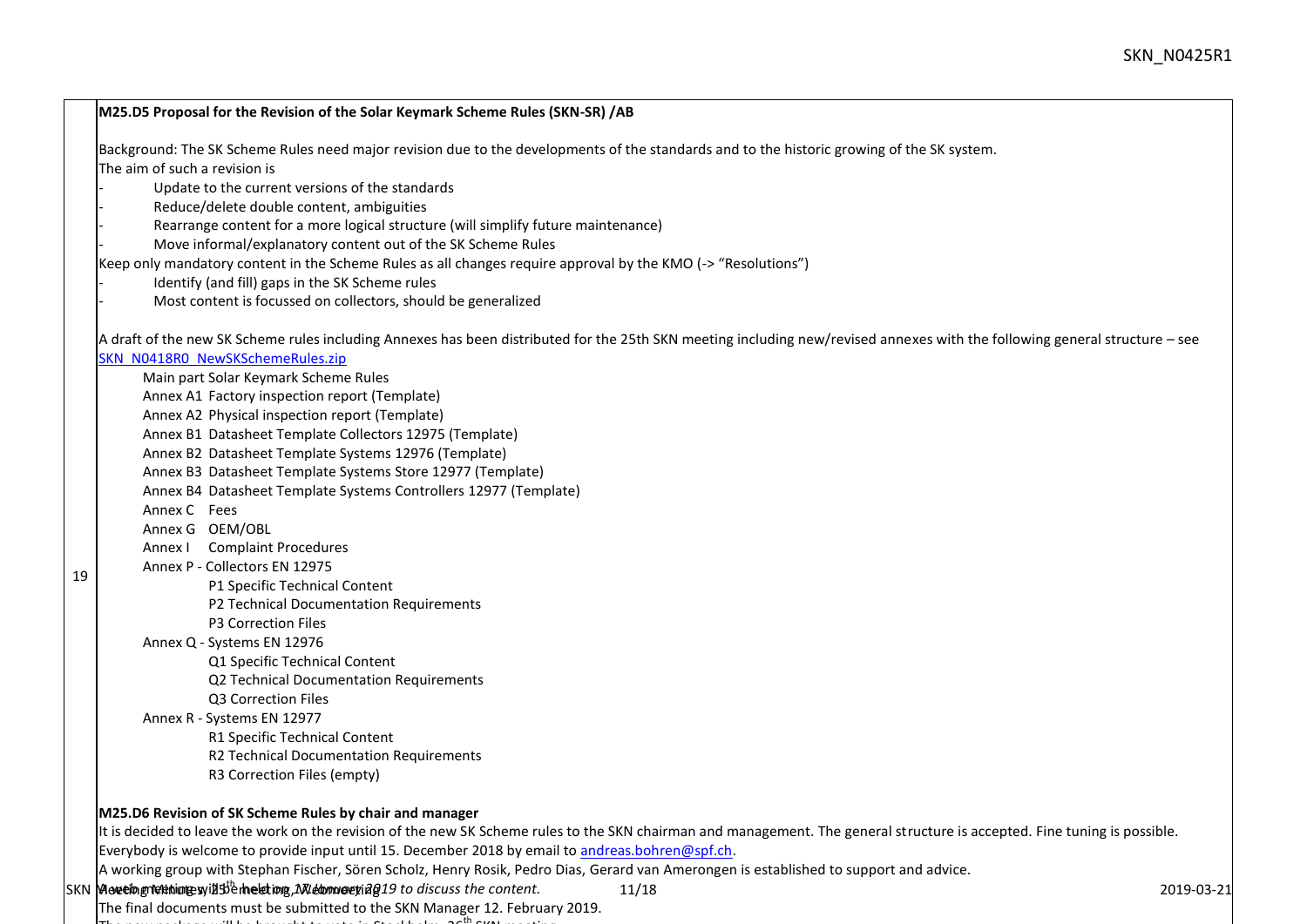#### **M25.D7 Report on Update on 10 % Rules WG /S. Fischer**

Document: [SKN\\_N0427R0\\_SpecialTest.pdf](http://www.estif.org/solarkeymark/Links/Internal_links/network/sknwebdoclist/SKN_N0427R0_SpecialTest.pdf)

Basis for this item is the wish to have better limits than the currently applicable 10% rules in case of complaints.

Stephan Fischer presented the proposal for an updated 10 % Rule.

There were intense discussion and the item was shifted to day 2 of the meeting so that people had the time to further investigate the consequences of the proposal. There were two main arguments against the proposal:

- 1.) The presented acceptance limits of 98% at 25°C etc. were considered as too narrow as the uncertainties induced by raw product tolerances, production tolerances and differences between the test labs are already clearly higher than the presented limits.
- 20

21

2.) The distribution of testing costs is not satisfactory.

On the other side it must be mentioned that the application of this rules was never necessary in the history of the Solar Keymark.

As the document was handed in just before the meeting **no voting was possible**. Based on the different feedbacks it was still decided to have another round in the working group to discuss the objections and to come up with a revised document/solution in the next SKNM in Stockholm.

The WG was re-formed and consists of the following members: Harald Drück / Stephan Fischer (Chair), Ulrich Fritzsche, Harald Poscharnig, Christian Stadler, Costas Travasaros, Katharina Vehring, Sophie Bocquillon, Pedro Dias, Korbinian Kramer, Gerard van Amerongen, Andreas Bohren, Thomas Althaus

#### **Report from WG on thermodynamic collectors / S. Scholz**

The WG on so-called 'thermodynamic' collectors and systems:

- A. Define so-called "Thermodynamic" systems and collectors.
- B. Make a proposal for a resolution to amend the SK Scheme Rules on how to deal with these so-called "Thermodynamic" systems and collectors as defined in 1.)
- C. How to do technical testing / inspection / performance rating. Recommendation for subsidisers.

did not yet meet. As the matter is considered important it would be highly appreciated if the WG could come up with information and proposals during the next SKN Meeting in Stockholm. Sören Scholz will initiate the work very soon. Thank you.

WG: Sören Scholz (chair), Harald Drück, Harald P, Guillaume Clec'h, Stephan Fischer, Stefan Mehnert, Oscar Mogro, Maria Del Val Varas Garcia, Pedro, Kostas Travasaros.

|    | M25.R7 Proposal for a resolution on how to include the SolTherm method in the SK Scheme Rules /Gerard van Amerongen (Related with M23.D19)                           |  |  |  |                                                      |        |  |
|----|----------------------------------------------------------------------------------------------------------------------------------------------------------------------|--|--|--|------------------------------------------------------|--------|--|
|    | It is decided to include to adopt the SolTherm method as a valid option (SKN N0106 AnnexP R1 Soltherm.pdf) and to update the Solar Keymark Annexes accordingly.      |  |  |  |                                                      |        |  |
|    |                                                                                                                                                                      |  |  |  | <b>Voting result:</b> PG-A: 2 Yes 0 No 2 Abstentions | (100%) |  |
| 22 |                                                                                                                                                                      |  |  |  | PG-B: 9 Yes 0 No 3 Abstention                        | (100%) |  |
|    |                                                                                                                                                                      |  |  |  | PG-C: 4 Yes 0 No 2 Abstention                        | (100%) |  |
|    |                                                                                                                                                                      |  |  |  | Total: 15 Yes 0 No 7 Abstention                      | (100%) |  |
|    | All voting requirements for resolutions are fulfilled: This resolution is approved by the SKN.<br>SKN N0106 AnnexP R1 Soltherm.pdf will be sent to KMO for approval. |  |  |  |                                                      |        |  |
|    |                                                                                                                                                                      |  |  |  |                                                      |        |  |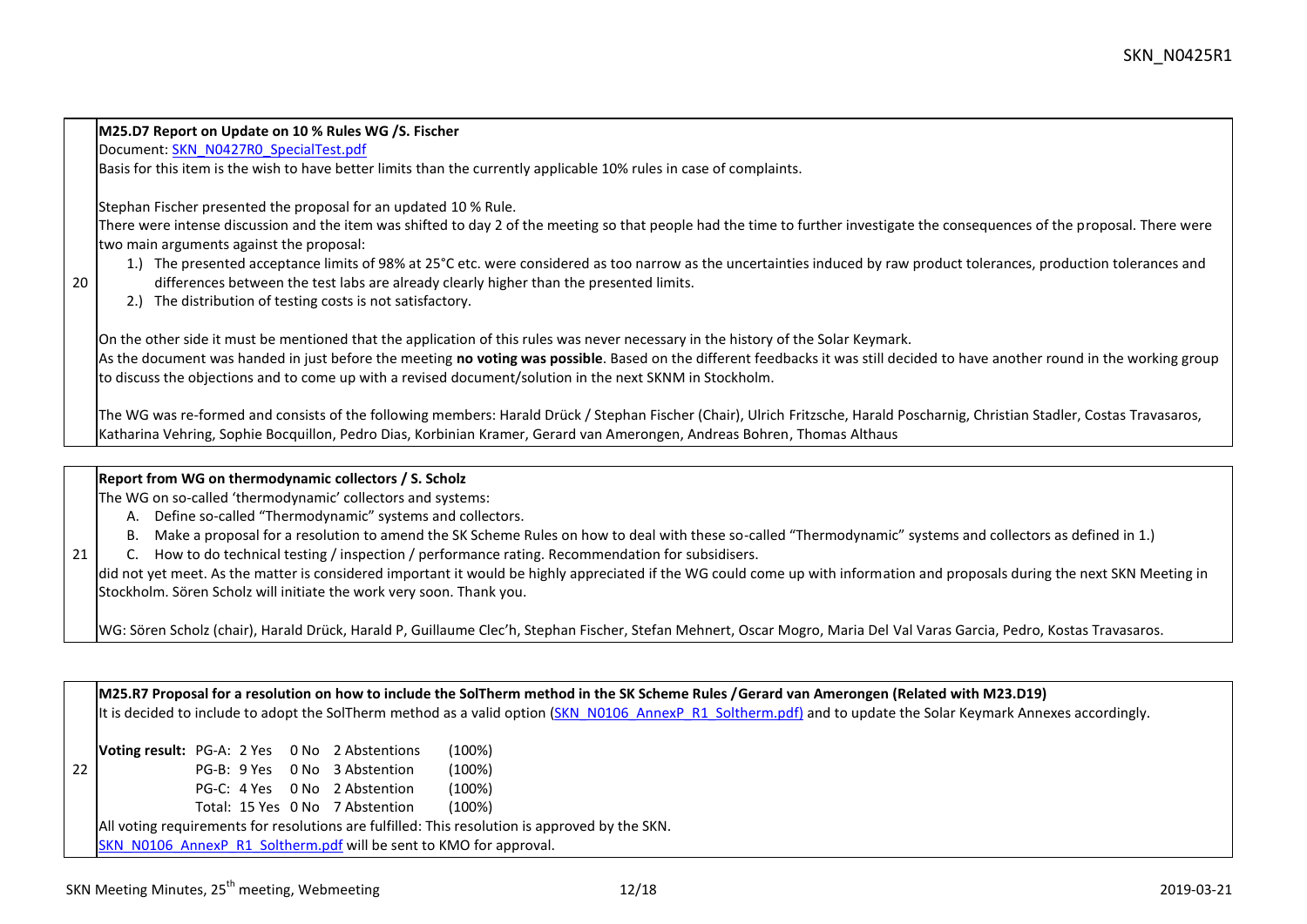#### **M25.D8 Proposal for decision concerning inspection bodies / AB**

It is decided that the CBs shall list their freelance inspectors who are not already registered in the Solar Keymark information loop as a CB or as a TL. The inspectors will be listed on the SK webpage similar to CBs and TLs.

23 **Voting result:** PG-A: 5 Yes 1 No 2 Abstentions (83.3%) PG-B: 11 Yes 1 No 2 Abstention (91.7%) PG-C: 6 Yes 0 No 0 Abstention (100%) Total: 22 Yes 2 No 4 Abstention (100%) All voting requirements for decisions are fulfilled: This decision is taken by the SKN.

#### **Call for industry participation in the SKN / AB**

It was proposed to ask the CBs to send out a letter to their Solar Keymark certificate holders in order to motivate them to participate in the Solar Keymark Network based on the draft letter [SKN\\_N0415R1\\_ PropForDecisionIndustryParticipation\\_VAS.docx](http://www.estif.org/solarkeymark/Links/Internal_links/network/sknwebdoclist/SKN_N0415R1_%20PropForDecisionIndustryParticipation_VAS.docx) .

In addition the letter shall include the call to participate in the ISO/TC 180 and CEN/TC 312 as well as the GSCN.

24 Furthermore it was proposed to hold a webinar early in 2019 to explain the different possibilities to participate in all these committees. In addition ESTIF/SHE will also send out such a motivation letter to their members to complement the mailing of the CBs. The CB mailing is important as they reach also all nonmembers of ESTIF/SHE. So please: CBs make this mailing to your customers. The item will also be published in the new Solar Keymark newsletter.

As there were no objections at all it was not necessary to vote on that proposal.

## <sup>25</sup> **New equivalent absorber coatings?**

No New Equivalent Absorber Coating.

## <sup>26</sup> **New equivalent glazing?**

No New Equivalent Glazings.

**Labelpack A+: the package label, SKN and energy labelling /PD**

Pedro Dias presented the status of the Labelpack A+ project. **Thank you**

 $27$ Invitation to all the attendees: Visit the webpage! <http://www.label-pack-a-plus.eu/>

Presentation in[: SKN\\_N0431R0\\_SKN25-LPAplus-Energy\\_labelling.pdf](http://www.estif.org/solarkeymark/Links/Internal_links/network/sknwebdoclist/SKN_N0431R0_SKN25-LPAplus-Energy_labelling.pdf)

### **Report from SK Database WG on Database and IT infrastructure / G.v. Amerongen**

28 GvA presented the status of the new SK Database [\(SKN\\_N0419R0-NewDB-GvA.pdf\)](http://www.estif.org/solarkeymark/Links/Internal_links/network/sknwebdoclist/SKN_N0419R0-NewDB-GvA.pdf) Invitation to all the attendees: Visit the webpage! <http://www.duurzaamloket.nl/SK2/index.php> and give feedback to Gerard

Existing WG: Gerard van Amerongen (chair), Andreas Bohren, Jan Erik Nielsen, Sören Scholz, Somebody from RISE, Harald Poscharnig, Pedro Dias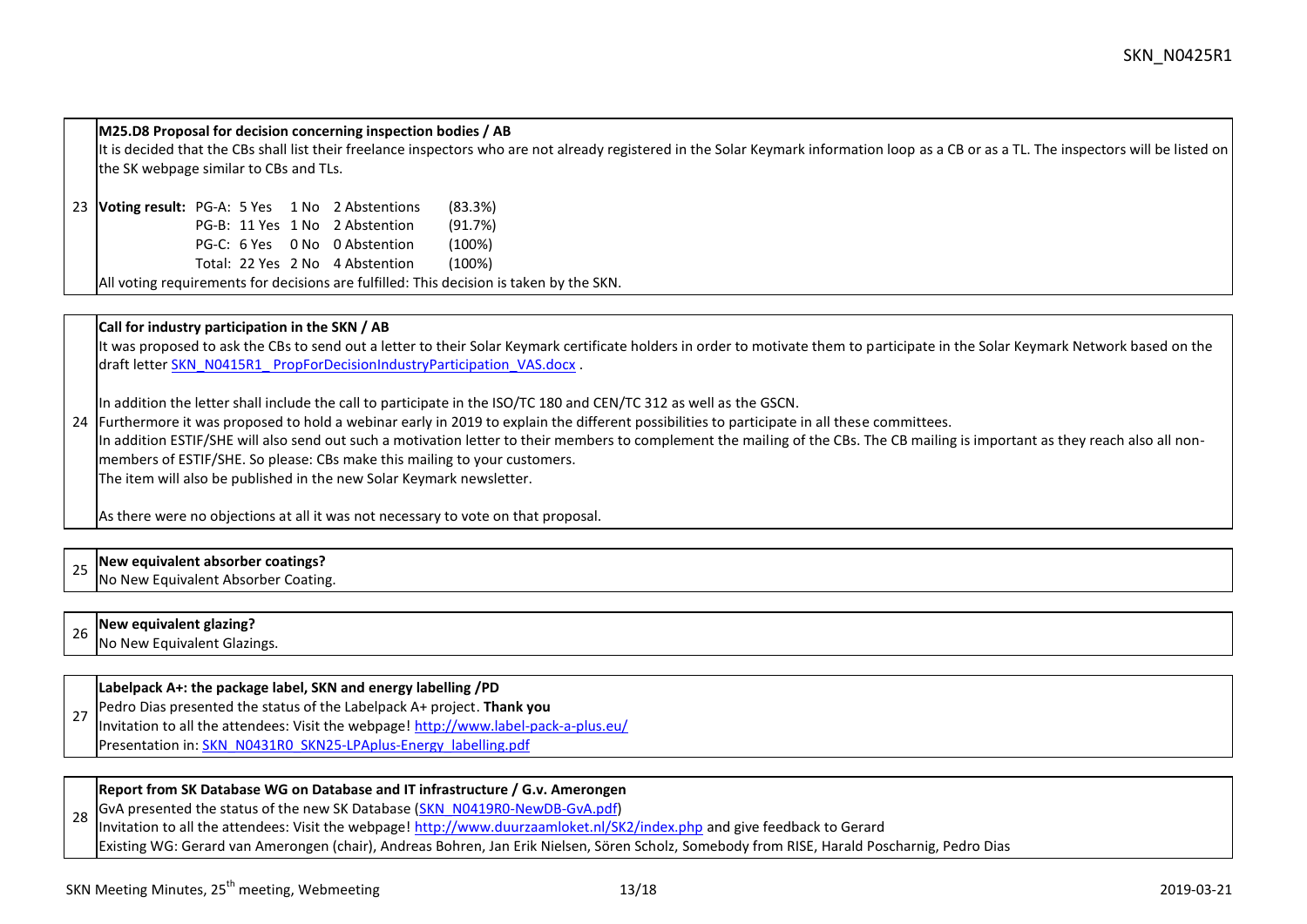## **Report/update on "Inter-laboratory Comparison - ILC on Data Analysis", SCF7 Project / AB (**Sorry for the delay of the project!)

After the first season of testing under the new ISO 9806 the participants/members the ILC shall be re-initiated.

29 The Solar Keymark test labs receive instructions to participate the ILC2016 relaunch until 9<sup>th</sup> of November latest how to participate. The procedure must be slightly modified compared to the initial approach. Presentation in 26<sup>th</sup> SKN

#### **Report/update from WG on "In-Situ Certification / S. Mehnert**

Documents: [SKN\\_N0106\\_AnnexO\\_R0\\_InSituCertification.docx](http://www.estif.org/solarkeymark/Links/Internal_links/network/sknwebdoclist/SKN_N0106_AnnexO_R0_InSituCertification.docx)

30 Presentation of the last version by Stefan Mehnert. The document must be considered as draft version and input is welcome from everybody. A project is ongoing at Fraunhofer ise and will help to fill some of the gaps in the document until next spring. Please submit input to Stefan until end of the year. Stefan will make a proposal for resolution for Stockholm.

#### **Information from CEN Keymark Management Organization / Sören Scholz**

31 |Presentation of the new Keymark Webpage, to be online in a few weeks (will be announced by the KMO): <u>www.keymark.eu</u> The preliminary version of the page can be visited under <http://projekte.djumla.de/keymark/en/> For internal use only: Please don't distribute this link for the time being..

## <sup>32</sup> **Update on complaints / S. Scholz**

There are no pending complaints.

#### **Update on Action Plan working groups:**

AP1 Strategy WG (?) -> Point skipped due to a lack of time

AP2 Marketing and Communication:

33

Mr. G. Cazenave presented the revised Solar Keymark homepage. A lot of content was revised and re-arranged. Thank you very much!

If you find errors/inconsistencies and anything else that should be changed, please inform Geoffroy Cazenave [Geoffroy.cazenave@solarheateurope.eu](mailto:Geoffroy.cazenave@solarheateurope.eu)

There will be a new Solar Keymark Newsletter. First edition is expected towards the end of 2018. The members of the SKN will have the possibility to edit articles.

AP3 Installers WG (K. Vehring) -> Point skipped due to a lack of time

AP6 Legal Requirements (G. v Amerongen) -> Point skipped due to a lack of time

#### **Solar Certification Fund Projects – General Status Reports / PD**

34 Mr. P. Dias presented in brief the current status of the open and closed SCF projects as well about eth financial situation of the fund.

Presentation[: SKN\\_N0432R0\\_SKN25\\_SCF\\_Status\\_projects.pdf](http://www.estif.org/solarkeymark/Links/Internal_links/network/sknwebdoclist/SKN_N0432R0_SKN25_SCF_Status_projects.pdf)

#### **Update on Global Solar Certification Network**

35 Jan Erik Nielsen gave an update on the status of the GSCN. The Network is starting to thrive as there are more and more members becoming active. Presentation[: SKN\\_N0428R0\\_StatusForGSCN.pdf](http://www.estif.org/solarkeymark/Links/Internal_links/network/sknwebdoclist/SKN_N0428R0_StatusForGSCN.pdf)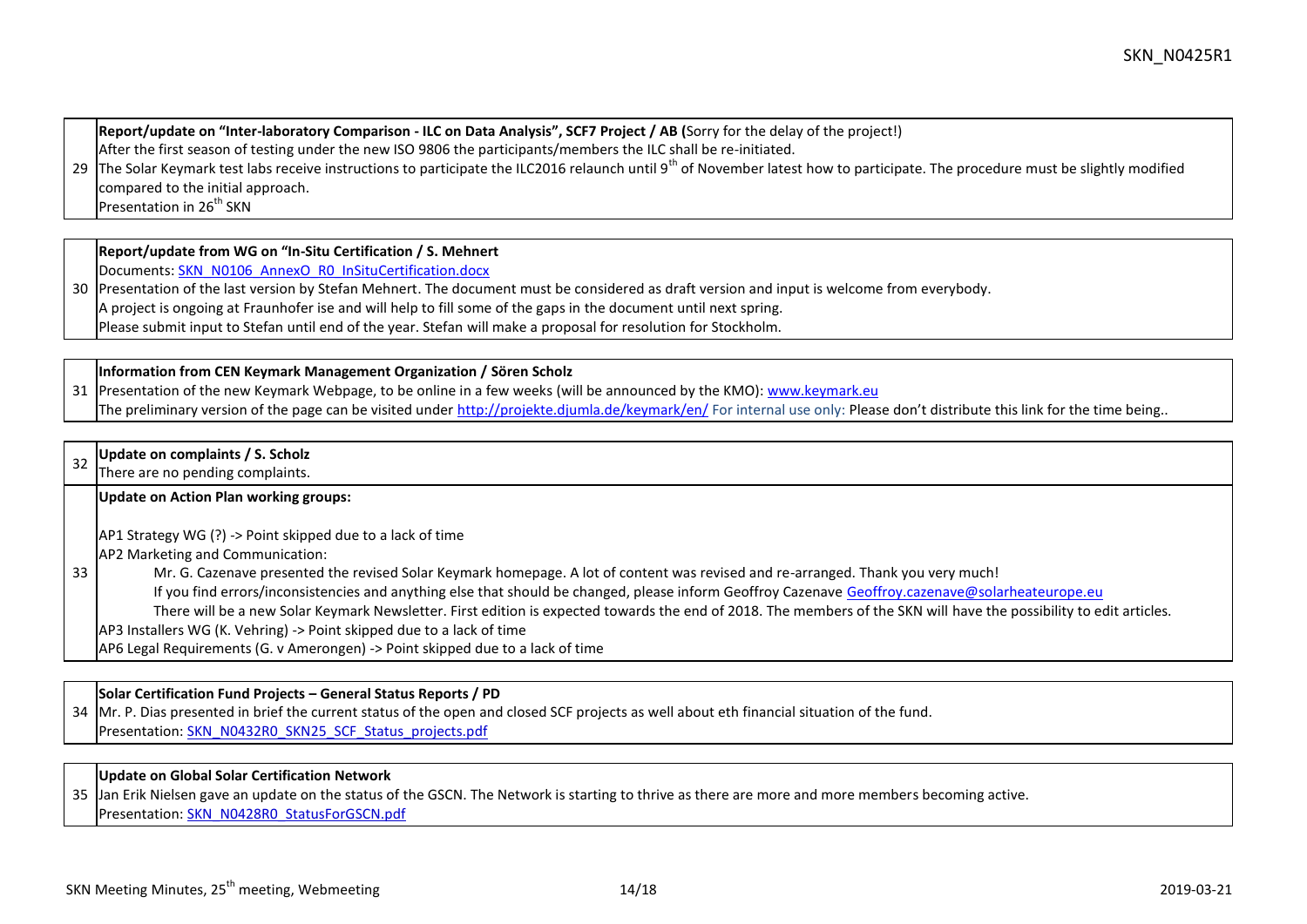| IEC/TC117 "Solar thermal electric plants",<br>Liaison officer S. Fischer. Presentation: SKN N0429R0 LiasTC117reportTC180Okt2018.pdf                                           |  |  |  |  |  |  |  |
|-------------------------------------------------------------------------------------------------------------------------------------------------------------------------------|--|--|--|--|--|--|--|
| CEN/TC 128 "Roof covering products for discontinuous laying and products for wall cladding"<br>Liaison officer K. Kramer. There were no important new developments to report. |  |  |  |  |  |  |  |
| CEN/TC164 "Water supply"                                                                                                                                                      |  |  |  |  |  |  |  |
| 36  Liaison officer: J-M. Suter. Presentation: SKN N0430R0 LiaisonTC164-WG2-UpdateOct.2017-Suter.pdf                                                                          |  |  |  |  |  |  |  |
| Please make sure that somebody in your country is taking care about Legionella and Solar thermal systems. Not because they are the main problem, but because they are most    |  |  |  |  |  |  |  |
| probably not an important part of the problem!                                                                                                                                |  |  |  |  |  |  |  |
| CEN/TC 228 "Heating systems and water based cooling systems in buildings"<br>Liaison officer: G.v. Amerongen. -> Point skipped due to a lack of time.                         |  |  |  |  |  |  |  |
| (CEN/TC371 "Energy Performance of Buildings project group")                                                                                                                   |  |  |  |  |  |  |  |
| Liaison officer: G.v. Amerongen. -> Point skipped due to a lack of time.                                                                                                      |  |  |  |  |  |  |  |

| Important updates / other important information:                                                        |
|---------------------------------------------------------------------------------------------------------|
| ١a<br>$C_{\text{max}}$ dia = $M/C_{\text{max}}$ / $CD_{\text{max}}$ $C_{\text{max}}$ = $L_{\text{max}}$ |

-> Points skipped due to a lack of time.

37 Standing WGs / CB S. Scholz.

**Updates from liaison officers:**

2. CEN Standardisation / V. Drosou (TC 312)

3. Update on solar heating and cooling market /PD

## **Any other business**

38 This was the last meeting of Jan Erik Nielsen as a manager of the Solar Keymark Network. Thank you Jan Erik for all the work in the last 17-years for the Solar Keymark and the solar thermal Energy. We will always be happy to meet you somewhere sometime. The Solar Keymark Network wishes you all the best.

39 **The meeting was closed on Wednesday, October 24th, 12:01. Thank you all for being here and for supporting solar thermal technologies.**

- AB: Andreas Bohren, SPF, Chairman Solar Keymark Network, [Andreas.Bohren@spf.ch](mailto:Andreas.Bohren@spf.ch)
- JEN: Jan Erik Nielsen, Solarkey Int., Manager of Solar Keymark Network, [jen@solarkey.dk](mailto:jen@solarkey.dk)
- PD: Pedro Dias, ESTIF Secretary General, Administrative Secretary of Solar Keymark Network, [pedro.dias@estif.org](mailto:pedro.dias@estif.org)
- VD: Vassiliki Drosou, CRES, Manager of Solar Keymark Network, drosou@cres.gr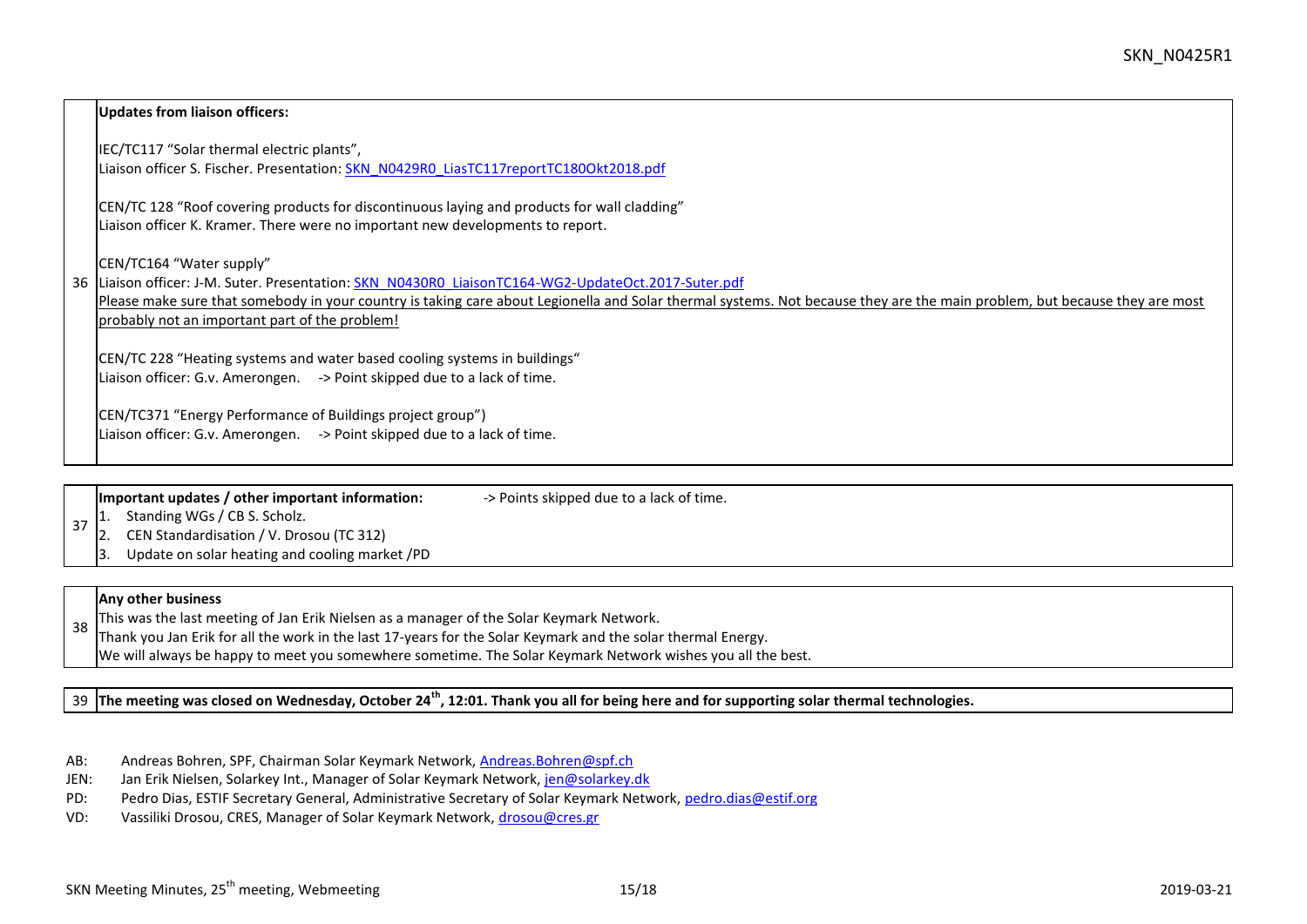## SKN\_N0425R1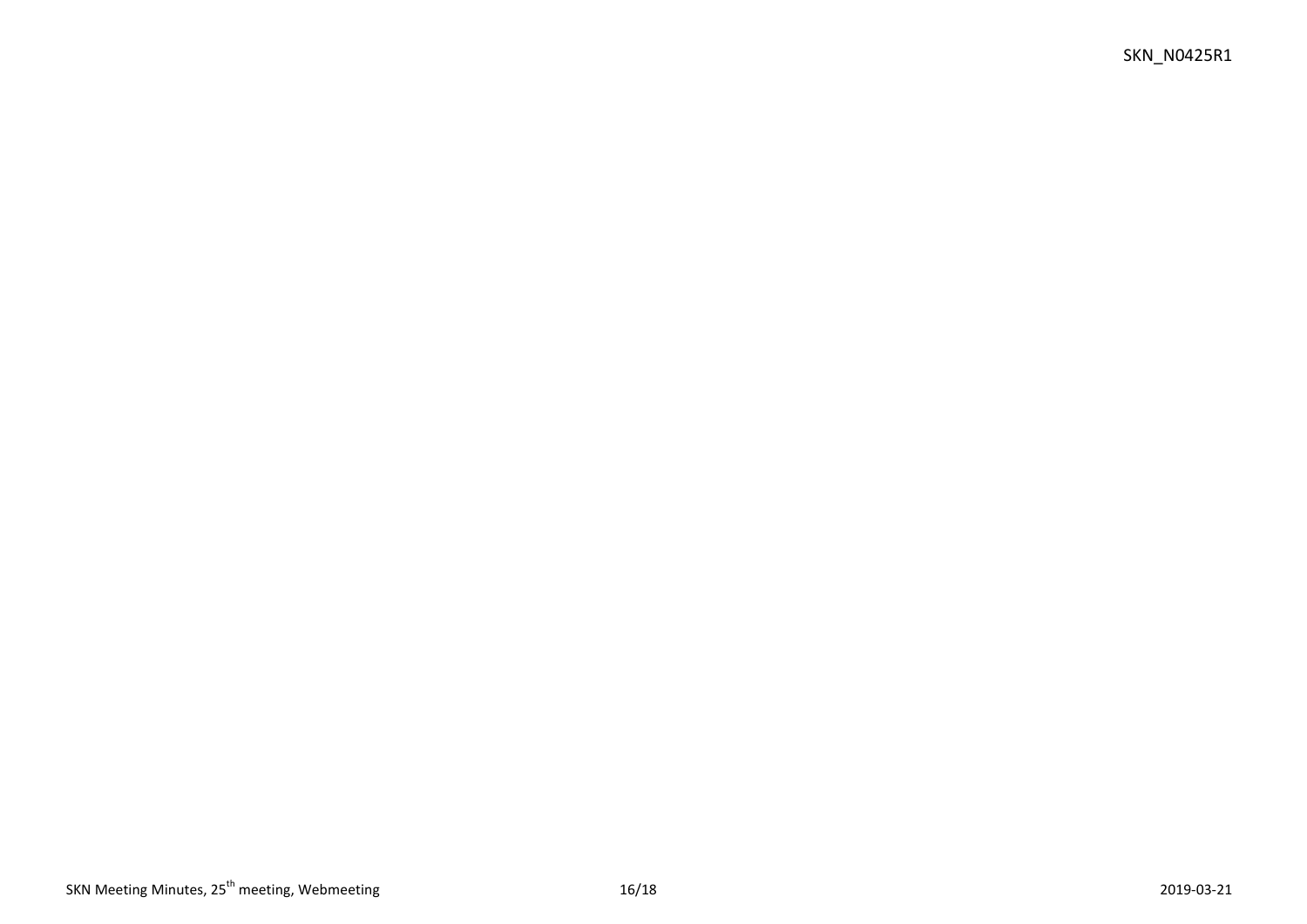## **List of participants**

| Mr/Ms | First name    | Second name       | Company                                         | Category                          | Country                 |
|-------|---------------|-------------------|-------------------------------------------------|-----------------------------------|-------------------------|
| Ms    | Maria del Val | Varas Garcia      | <b>AENOR</b>                                    | CB                                | Spain                   |
| Mr    | João          | Santos            | CERTF - Associação para a Certificação          | CB                                | Portugal                |
| Mr    | Sören         | Scholz            | <b>DIN CERTCO GmbH</b>                          | CB                                | Germany                 |
| Ms    | Ina           | Förster           | <b>DIN CERTCO GmbH</b>                          | CB                                | Germany                 |
| Ms    | Sophie        | <b>Bocquillon</b> | EUROVENT CERTITA CERTIFICATION                  | CB                                | France                  |
| Mr    | Matteo        | Sartori           | Kiwa Cermet Italia S.p.A.                       | CB                                | Italy                   |
| Mr    | <b>Nikos</b>  | Kanatsoulis       | MIRTEC S.A.                                     | CB                                | Greece                  |
| Ms    | Charlotte     | Ehn               | RISE Research Institutes of Sweden              | CB                                | Sweden                  |
| Mr    | Andreas       | <b>Bohren</b>     | SPF                                             | <b>CHAIR</b>                      | Switzerland             |
| Mr    | <b>JOSE</b>   | Hernandez         | <b>AENOR</b>                                    | IN                                | <b>SPAIN</b>            |
| Mr    | Markus        | <b>Barek</b>      | Sunlumo                                         | IN                                | Austria                 |
| Mr    | Robert        | <b>Buchinger</b>  | Sunlumo                                         | IN                                | Austria                 |
| Mr    | Christian     | Stadler           | Arcon-Sunmark GmbH                              | IR                                | Germany                 |
| Mr    | Oscar         | Mogro             | <b>BDR Thermea BV</b>                           | IR                                | Spain (The Netherlands) |
| Mr    | Hanspeter     | Weiss             | Ernst Schweizer AG                              | IR                                | Switzerland             |
| Mr    | Harald        | Poscharnig        | <b>GREENoneTEC Solarindustrie GmbH</b>          | $\ensuremath{\mathsf{IR}}\xspace$ | Austria                 |
| Mr    | Costas        | <b>Travasaros</b> | <b>Prime Laser Technology</b>                   | IR                                | Greece                  |
| Mr    | Thomas        | Althaus           | Ritter Energie- und Umwelttechnik GmbH & Co. KG | IR                                | Germany                 |
| Mr    | Jan Erik      | Nielsen           | SolarKey Int.                                   | <b>MAN</b>                        | Denmark                 |
| Ms    | Vassiliki     | Drosou            | ELOT/NQIS CRES                                  | <b>OBS</b>                        | <b>GREECE</b>           |
| Mr    | Karim         | <b>BAKARI</b>     | <b>IMANOR</b>                                   | OBS                               | Morocco                 |
| Mr    | Stefan        | Mehnert           | <b>ISE</b>                                      | OBS                               | Germany                 |
| Mr    | Konstantin    | Geimer            | <b>ISE</b>                                      | OBS                               | Germany                 |
| Mr    | <b>Bilel</b>  | Benmoussa         | <b>INNORPI</b>                                  | OBS                               | Tunisia                 |
| Mr    | Christos      | Travasaros        | <b>Prime Laser Technology</b>                   | OBS                               | Greece                  |
| Mr    | Geoffroy      | Cazenave          | Solar Heat Europe / ESTIF                       | OBS                               | EU                      |
| Mr    | Leopoldo      | Micò              | Solar Heat Europe / ESTIF                       | OBS                               | EU                      |
| Mr    | Jean-Marc     | Suter             | <b>Suter Consulting</b>                         | OBS                               | Switzerland             |
| Mr    | Pedro         | Dias              | Solar Heat Europe / ESTIF                       | <b>SEK</b>                        | EU                      |
| Mr    | Paris         | Kyriakou          | Applied Energy Laboratory                       | <b>TL</b>                         | Cyprus                  |
| Mr    | Emmanuel      | Leger             | <b>CETIAT</b>                                   | <b>TL</b>                         | France                  |